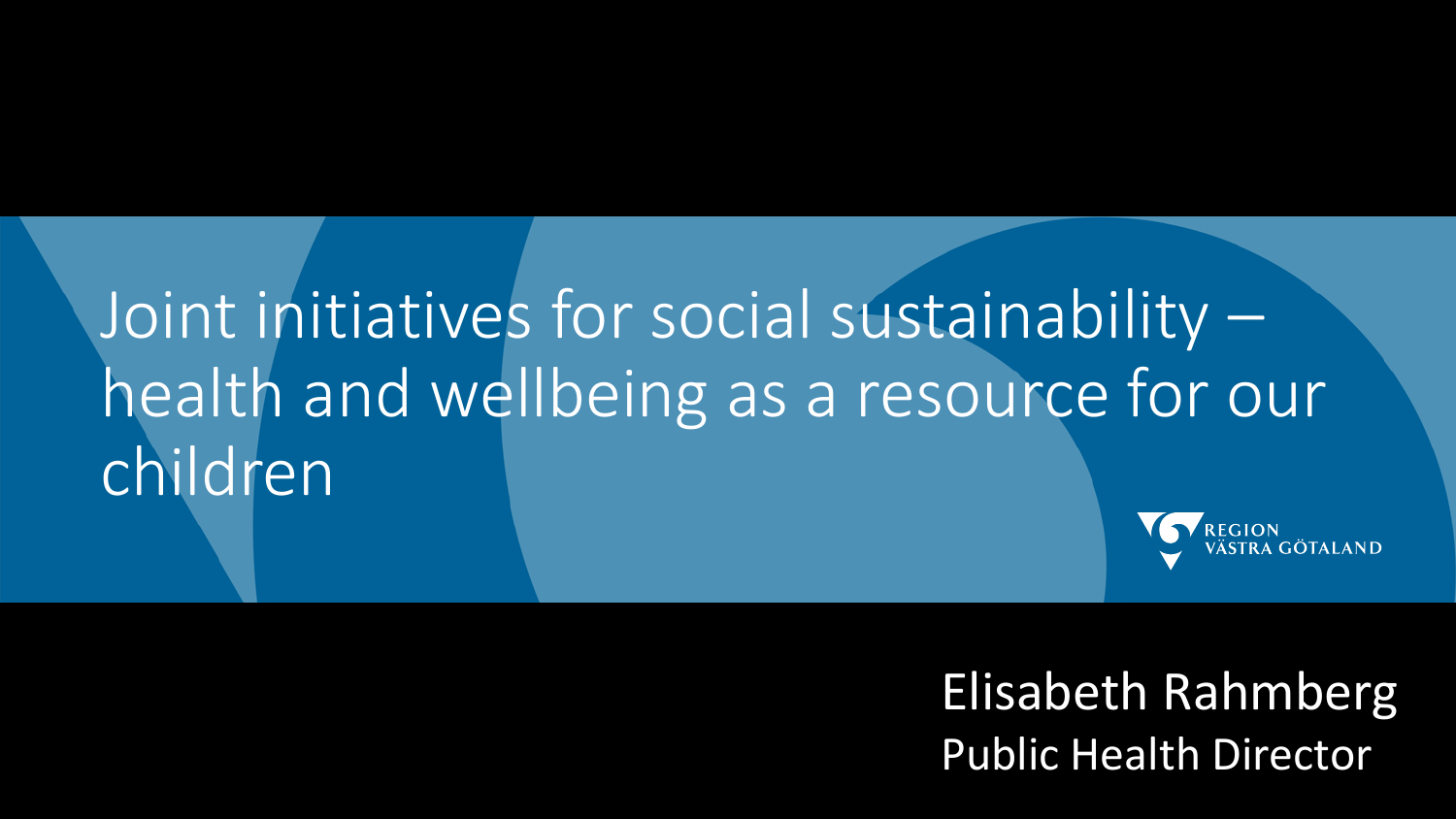### My presentation in three points

- A more comprehensive approach on school failures is needed, combining early interventions with preventive measures.
- Health in all policies demands new alliances and a shared responsibility.
- Inviting stakeholders to exchange experiences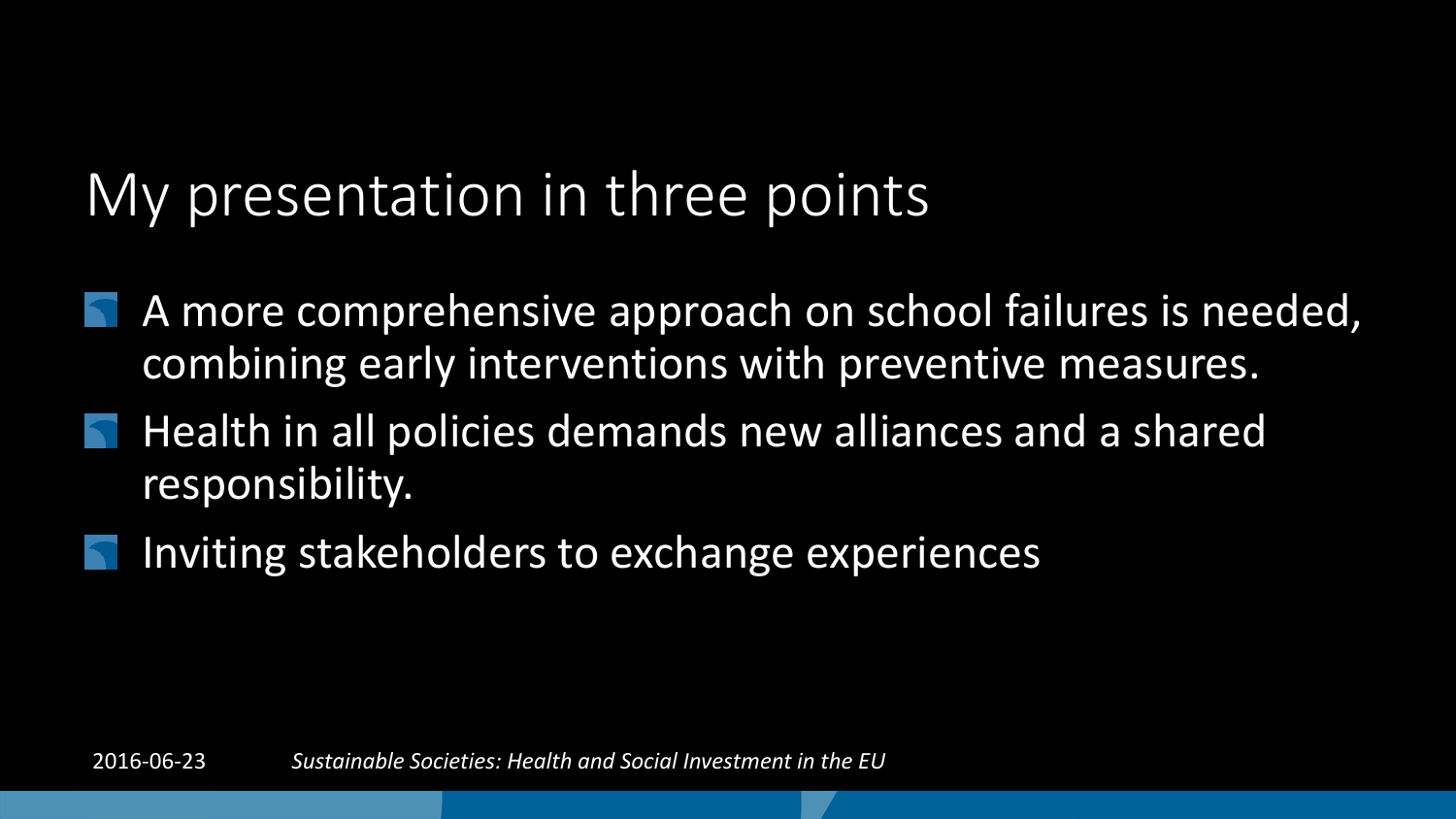## Västra Götaland

25% of Sweden's trade

- Major transport hub in Scandinavia
- European top position in R&D investments
- Strong clusters:
	- Urban future
	- The marine environment and the maritime sector
	- Transport solutions
	- Green chemistry and bio based products
	- Life science

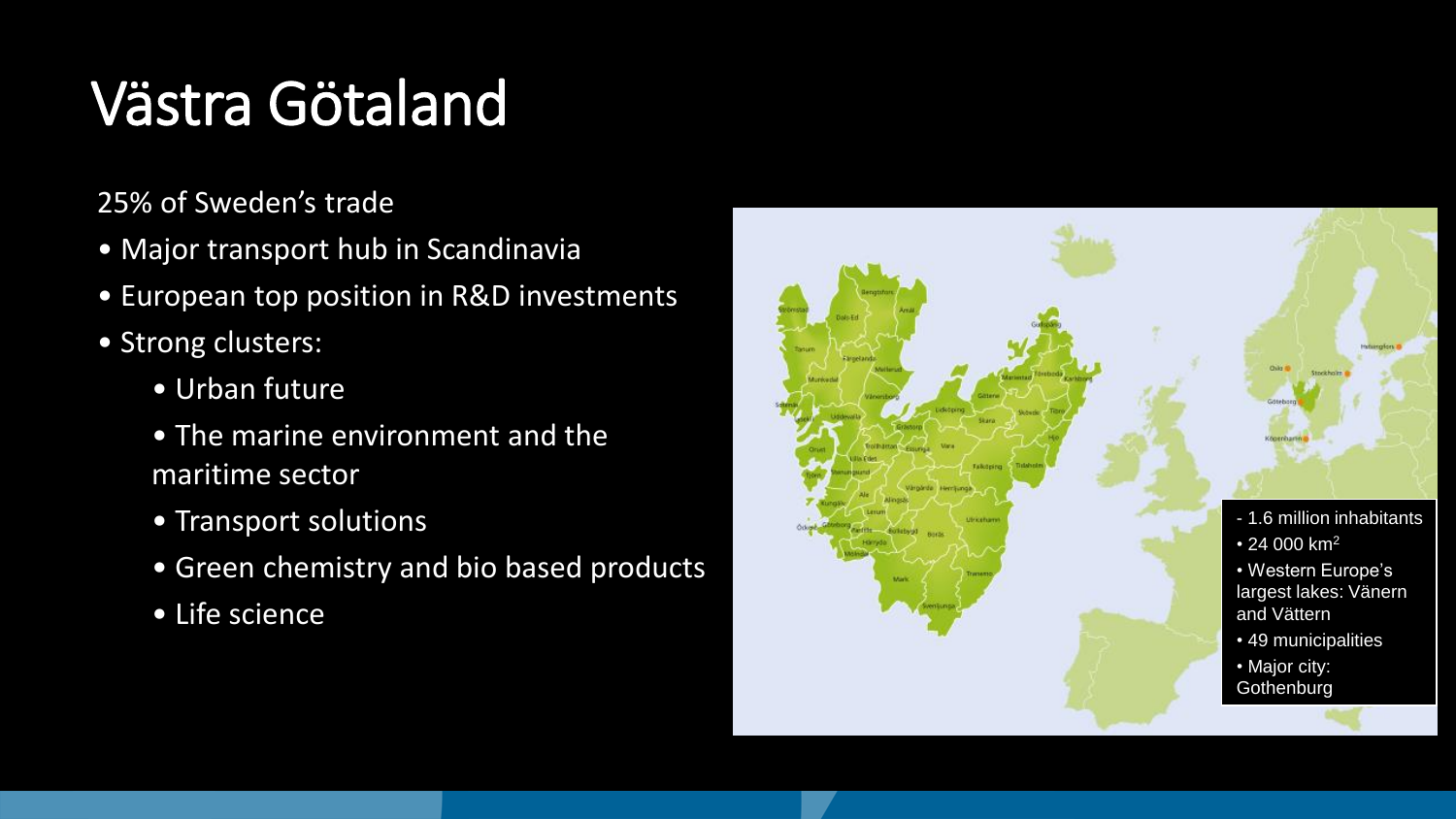

- The main responsibilities for Region Västra Götaland are:
	- ‒ Health care
	- Regional development
- From a public health perspective:
	- The health is generally good
	- The health gap is increasing

2016-06-07 *Sustainable Societies: Health and Social Investment in the EU*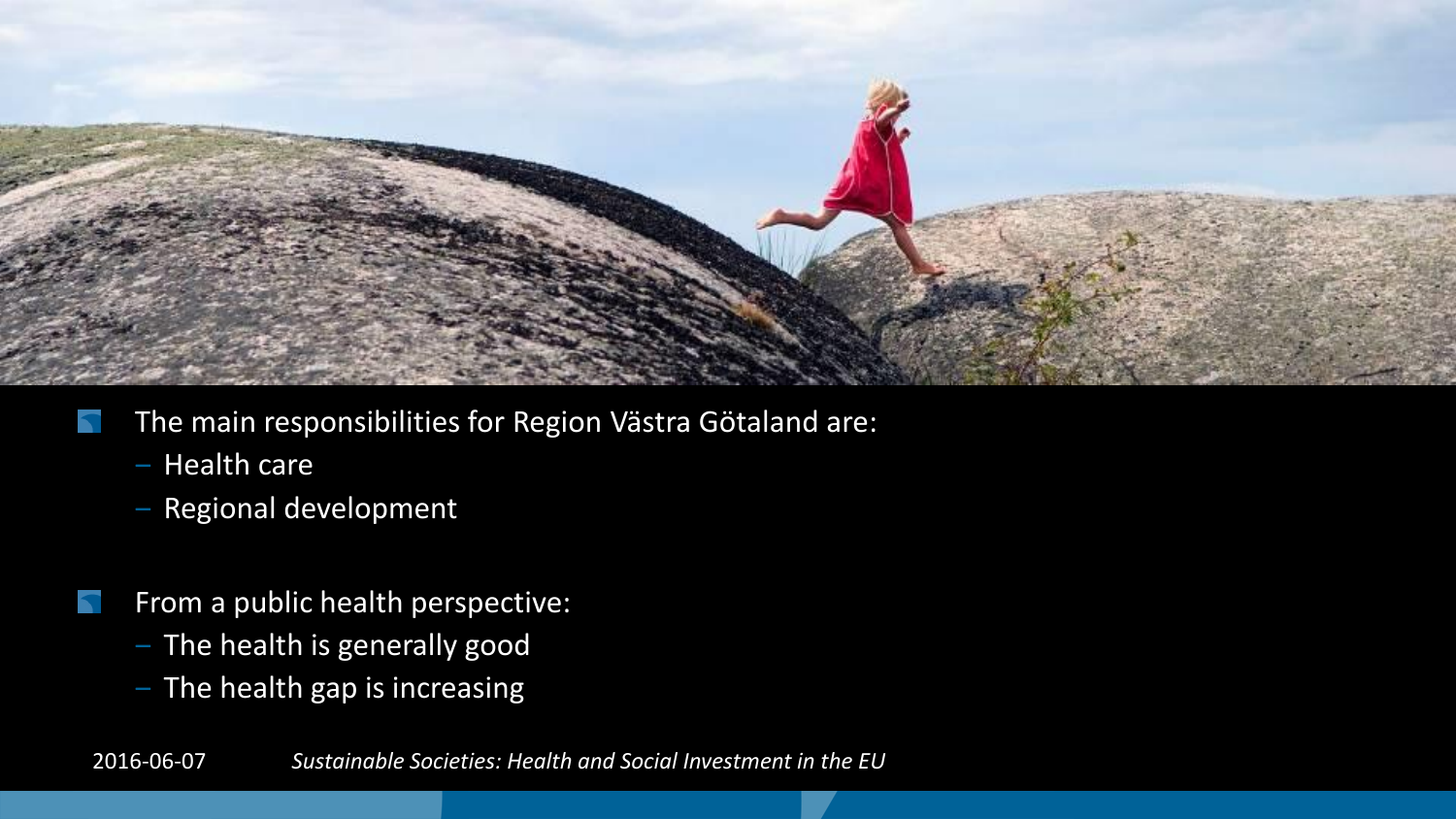### What's going on in Region Västra Götaland

- EU2020  $\rightarrow$  VG2020  $\rightarrow$  Our everyday work
- Two tracks for reducing school failures: ‒ Early interventions that fosters cognitive functions ‒ Developing/spreading methods to prevent drop outs
	- Many stakeholders
		- ‒ Health care, regional development, local authorities, civil society etc



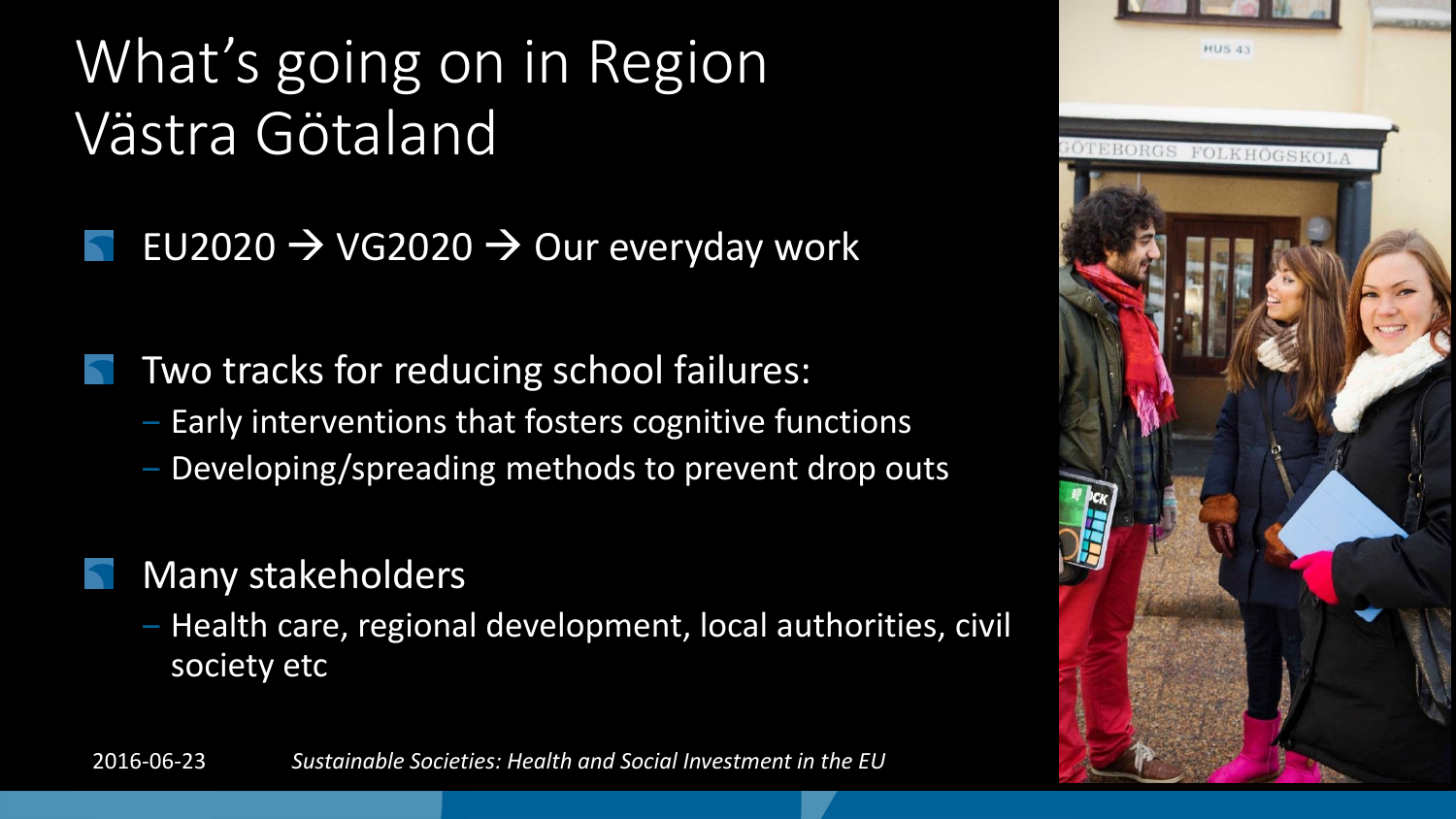### How to invest in complex challenges?

- We need arguments for comprehensive approaches that includes many stakeholders:
	- ‒ Council conclusions on early childhood education and care: providing all our children with the best start for the world of tomorrow
	- ‒ Council conclusions on reducing early school leaving and promoting success in school
- Measure effect of initiative or rely on evidence based knowledge and measure implementation?